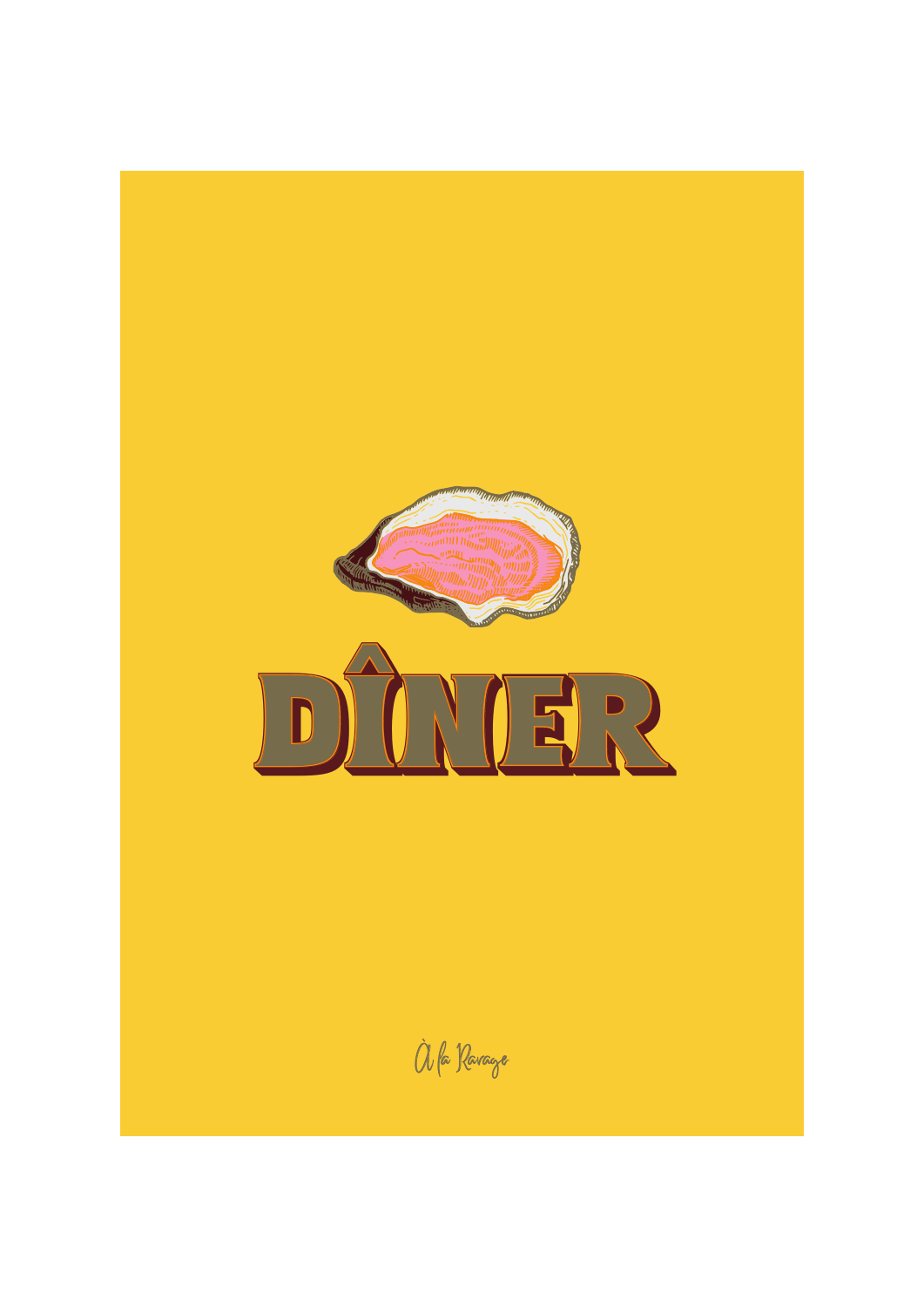#### **FORRETTER**

**Østers** 40 *Fine de Claire - rosévinaigrette* 

**Jomfruhummer** 230 *Jomfruhummer – aïoli - grillet brød – citron* 

**Halv hummer / dagspris** *Halv hummer – urtesmør – grillet brød – citron – dild mayonnaise – frisée* 

**Moules** 135/185 *Blåmuslinger fra Limfjorden - gulerødder - bladselleri - citron - hvidvin - fløde - mascarpone* 

> **Røget laks** 185 *Røget laks – karamelliseret æble – chili – rugbrøds chips – urte mayonnaise*

**Fruit de mer /** 450 *Østers – rosé rejer – krabbeklo – jomfruhummer – blåmuslinger – aïoli – grillet brød*

**Fjordrejer / dagspris** *Fjordrejer – syltede hvide asparges – grillet toast – grillet citron – mayonnaise*

> **Rosé rejer** 165 *Pil selv rejer – citron mayonnaise – citron – grillet brød*

> **Tun tatar** 165 *Tun – æbler – citron mayonnaise – urter – hørfrø – kartoffel chips*

**Dampede hvide asparges** 190 *Hvide asparges – ærter – salat – Hollandaise Tilkøb fjordrejer / dagspris*

> **Escargots** 130 *Snegle - smør - hvidløg - citron - brød - tomat - persille*

**Chèvre chaud** 135 *Gratineret gedeost - salat – ristede valnødder - vinaigrette – beder* 

**Rørt tatar** 135/185 *90g/140g tatar af dansk jersey okseinderlår - æggeblomme - cognac* 

> **Charcuterie** 140 *Små delikatesser*

# **STARTERS**

**Oysters** €5.75 *Fine de Claire - rosé vinaigrette* 

**Langoustines** €32.75 *Langoustines – aïoli - grilled bread – lemon*

**Grilled half lobster / price of the day** *Half lobster – herb butter – grilled bread – dill mayonnaise – frisée*

**Moules** €19.25/26.50 *Blue-lipped mussels from Limfjorden - carrots celery - lemon - white wine - cream - mascarpone*

**Smoked salmon** €26.50 *Smoked salmon - caramelized apple - chili rye bread chips - herb mayonaise* 

**Fruit de mer /** €64.25 *Oysters – rosé shrimps – crab claw – langoustines – Blue-lipped mussels – aïoli – grilled bread*

**Fjord shrimps / price of the day** *Fjord shrimps – pickled white asparagus – grilled toast – grilled lemon – mayonnaise* 

**Rosé shrimps** €23.50 *Shrimps in the shell – lemon mayonnaise – lemon – grilled bread*

**Tuna tartare** €23.50 *Tuna – apples – lemon mayonnaise – herbs – flaxseed – potato chips* 

**Steamed white asparagus** €27 *White asparagus – peas – salade – Hollandaise Add on Fjord shrimps / price of the day*

**Escargots** €18.50 *Snails - butter - garlic - lemon - bread tomato - parsley*

**Chèvre chaud** €19.25 *Goat's cheese au gratin - salad – roasted walnuts – vinaigrette - beets* 

**Stirred beef tartare** €19.25/26.50 *90g/140g tartare of Danish Jersey topside egg yolk - cognac*

**Charcuterie** €20 *Small delicacies*

## **3 RETTERS MENU** 395

*Spørg din tjener om aftenens menu og vegetarmenu* 

#### **3 COURSE MENU** €56.50

*Please ask your waiter about the evening menu and vegetarian menu*

Information om indhold af allergene ingredienser kan fås ved henvendelse til restaurantens personale

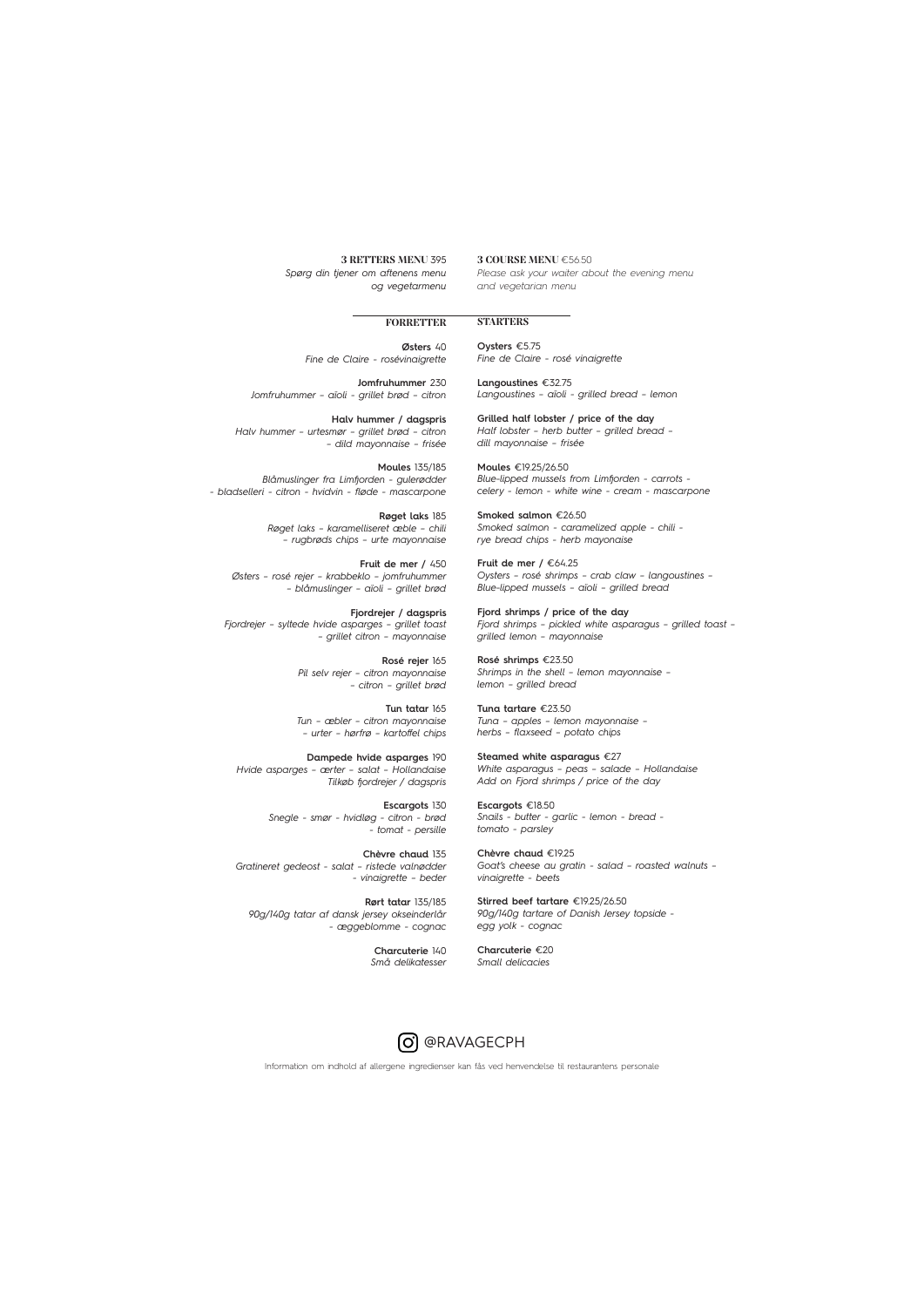#### **HOVEDRETTER**

## **Stegt helleflynder** 310 *Helleflynder – ærter - karotter – løvstikke – persille – beurre blanc – kartoffel*

**Meunierer-stegt rødspætte** 295 *Rødspætte – smørsauce – kapers – kartoffel - grillet citron* 

**Helstegt poussin** 295 *Poussin – kyllingesauce – agurkesalat – kartoffel*

> **Steak frites** 350 *Steak - bagt skalotteløg - fritter Vælg mellem béarnaise eller pebersauce*

 **Peberbøf** 395 *Oksemørbrad – Pommes Anna – haricots verts – tomat – pebersauce* 

#### **TILBEHØR**

**Fritter** 60 *Chilimayo* 

**Salade verte** 45

*Vinaigrette* 

**Kartofler** 45 *Smør - salt - persille*

**Béarnaise** 45

**MAINS** 

**Pan-fried halibut** €44.25 *Halibut – peas - baby carrots – lovage – parsley – beurre blanc – potato* 

**Meuniere-fried plaice** €42 *Plaice – buttersauce – capers – potato – grilled lemon* 

**Whole-fried Poussin** €42 *Poussin – chicken sauce – cucumber salade – potato* 

**Sæson grønt** 70 **Seasonal vegetables** €10

**Steak frites** €50 *Steak – baked shallots - chunky chips Choose between béarnaise sauce or pepper sauce* 

**Pepper steak** €56.50 *Beef tenderloin – Pommes Anna – haricots verts – tomatoes – pepper sauce* 

# **SIDE ORDERS Chunky chips** €8.50

*Chili mayo* 

**Salade verte** €6.50 *Vinaigrette* 

**Potatoes** €6.50 *Butter - salt - parsley*

**Béarnaise** €6.50

Information about the content of allergenic ingredients can be obtained from the restaurant's staff

**DESSERT OG OST**

**Hindbær tærte** 130

*Hindbær – vanilje creme – mørdejsbund*

**Bær** 125

*Bær – hyldeblomst – hasselnøds marengs*

 *– vaniljeis*

**Crêpes suzette** 125

*Flamberede pandekager - mandler*

**Crème brûlée** 130 *Fløde - fransk polynesisk vanilje*  **Crème brûlée** €18.50 *Cream - French Polynesian vanilla*

*- Grand Marnier - vaniljeis*

**Ost** pr. stk. 40/3 stk. 110

*Sprødt - sødt*

**Hjemmelavede petits fours** pr. stk. 20/3 stk. 55

### **DESSERT AND CHEESE**

**Raspberry pie** €18.50 *Raspberry – vanilla cream – puff pastry*

**Berries** €17.75 *Berries – elderflower – hazzelnut merringue – vanilla ice cream*

**Crêpes suzette** €17.75 *Flambéed pancakes - almonds - Grand Marnier - vanilla ice cream* 

**Cheese** apiece €5.75/3 pcs. €15.75 *Crisp - sweet*

**Homemade petits fours** apiece €2.75/3 pcs. €7.75